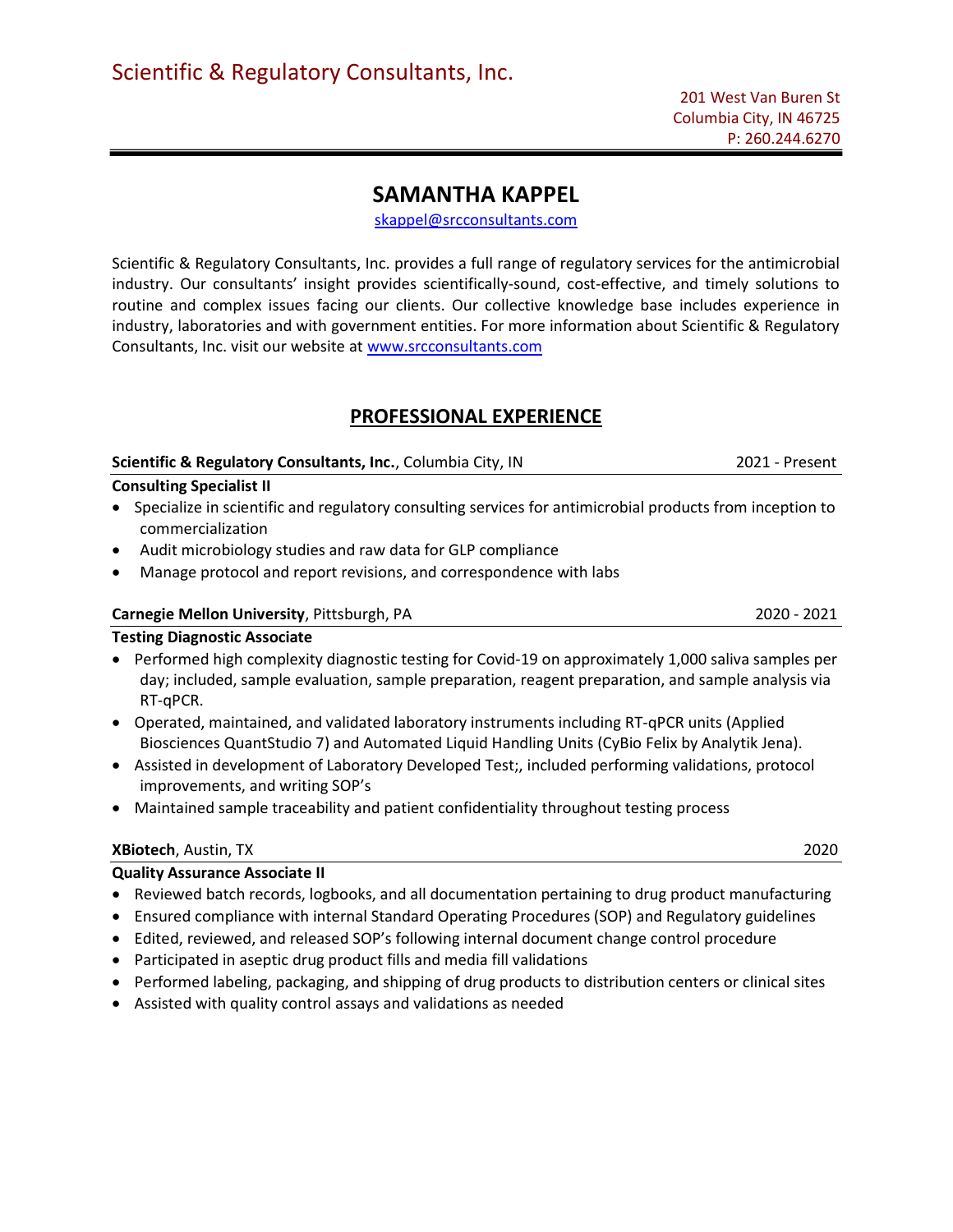### Microchem Laboratory, Round Rock, TX 2017 - 2020

Team Lead: Medical Device Efficacy Testing (2018 – 2020)

- Managed team of 3-6 analysts by overseeing orientation, evaluation, and training of employees
- Performed and supervised GLP compliant antimicrobial efficacy testing of medical devices, wound dressings, hand sanitizers, and custom sanitization devices
- Acted as project manager on multiple studies simultaneously, spanning a wide scope of microbiological and scientific methods
- Developed and wrote Standard Operating Procedures based on standardized test methods and accepted industry practices
- Provided excellent customer service by assisting clients in navigating regulatory pathways, ensuring deadlines are established and met, and providing technical expertise and guidance on study design

## Analyst: Disinfectant, Sanitizer, and Custom Efficacy Testing (2017 – 2018)

- Acted as study director and sole point of control for GLP-compliant antimicrobial efficacy testing
- Designed custom scientific projects from beginning to end, including writing price quotes and protocols, creating datasheets, performing laboratory experiments, aseptically analyzing test samples and results, and writing study reports
- Safely maintained and handled microbial cultures in a biosafety level 2 facility
- Provided excellent customer service by interacting directly with clients to answer questions, provide study results, and organize receipt of payment

# EDUCATION

B.S. in Biology, University of Texas at San Antonio, San Antonio, TX; 2016 M.Sc. in Microbiology, University of Florida, Gainesville, FL; In Progress

## CORPORATE PROFESSIONAL AFFILIATIONS

British Chemicals Association (BCA) (Formerly BACS) Center for Biocide Chemistries (CBC) Household & Commercial Products Association (HCPA) International Sanitary Supply Association (ISSA) Personal Care Products Council (PCPC)

## PROFESSIONAL DEVELOPMENT

### American Society for Testing & Materials (ASTM)

ASTM E35.15 Spring Meeting; 04/22

### Fred Pryor Seminars

Workplace Life Jacket: 7 Tips to Improve Your Work-Life Balance; 05/22

### Lewis Way Leadership Development

Communication and Public Speaking; 09/21

Page | 2